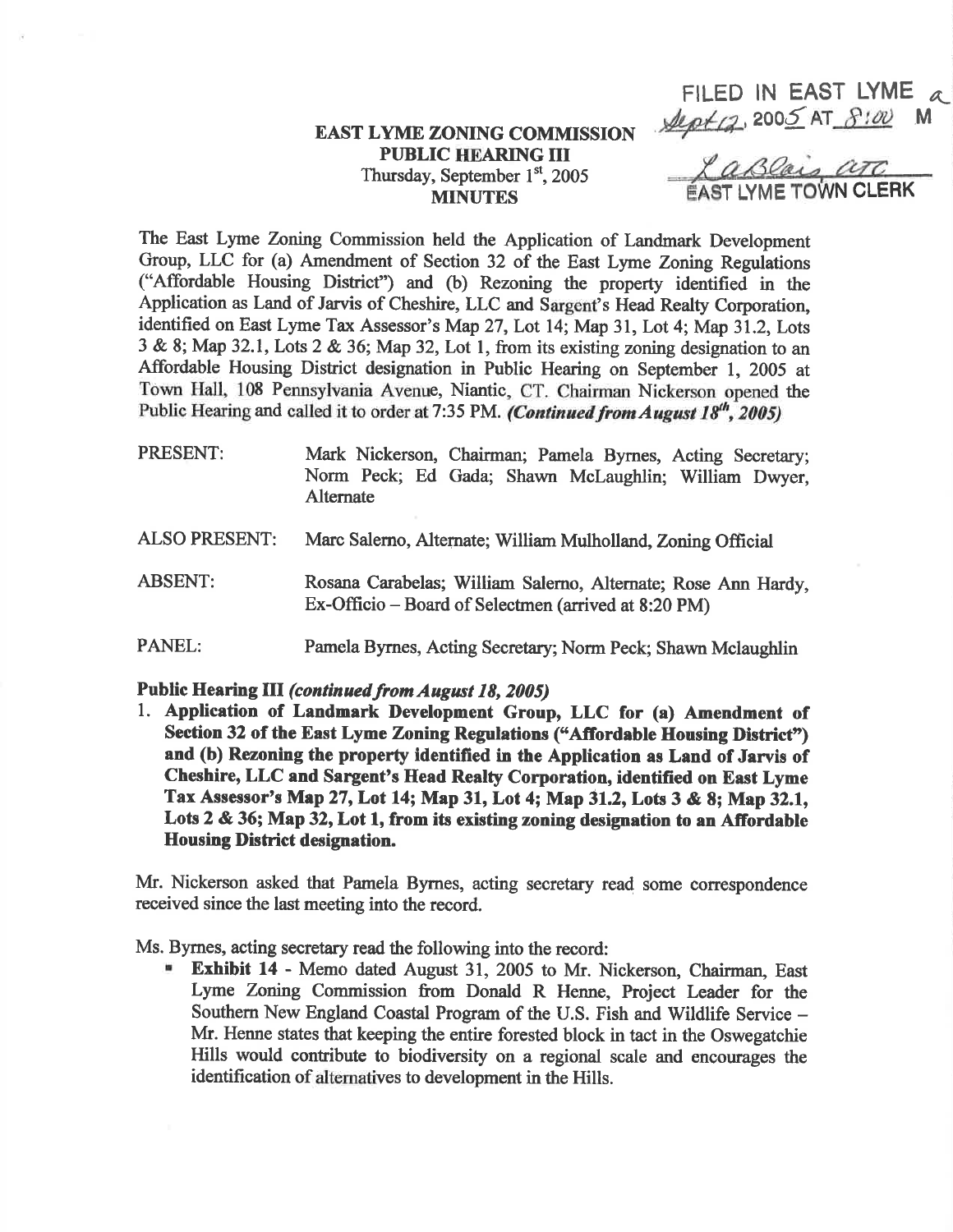**Exhibit 15** - Memo dated September 1, 2005 to Ms. Meg Parulis, Planning Director, Town of East Lyme from Sharat K Kalluri, P.E., Wilbur Smith Associates. RE: Peer Review of Proposed Riverview Heights Development, East Lyme, Connecticut. After a peer review of the proposed plans, Mr. Kalluri indicates that the following issues need to be addressed relative to this project: (1.) the use of Calkins Road as an access driveway to the planned Riverview Heights Development creates taffic operations and safety issues. (2.) The use of Calkins Road as an emergency access driveway is a concern due to the relatively steep grade 0f the roadway. (3.) The River Road/U.S. Route I intersection does not meet sight distance requirements based on Connecticut Department of Transportation Guidelines. (4.) The planned Riverview Heights Development is anticipated to generate a significant amount of vehicle frips during A.M. and P.M. peak hour periods. Given that the project has a single access driveway on Calkins Road, we anticipate that there will be a significant traffic impact of this development on Calkins Road.

Mr. Katluri Sr, Transportation Engineer, Licensed Professional in the State of Connecticut reviewed the Site Plan and traffic impact for the proposed project. He indioated that due to the grade of the road and size of the development he would recommend a minimum 22 feet in width (it is currently only 19 feet in width) and maybe wider for emergency vehicle access and that there is a retaining wall at the Calkins Road intersection that it is greater then l0 feet and it can't be seen over. Another traffic issue present is the curve on to 95 at the opening to Calkins Road. A DOT study determined that the Calkins Road intersection would need 511 feet to meet the visibility requirements set by the DOT. A detailed study would be needed to determine the issues beyond the retainer wall. Also, that the same issues are present at River Road. He also recommended a secondary access for safety reasons, i.e. in case of a collision blocking the primary access to emergency vehicles. Mr. Kalluri also indicated that a development creating more then 200 parking spaces may be a major traffic generator for DOT.

Mr. Salerno said that projected vehicle traffic would be 428 in the AM and 520 in the PM hours and he asked Mr. Kalluri what the current taffic is on that road. He also indicated that an analysis needs to be done to determine if there needs to be a left turn lane added into Route I at the Calkins Road intersection.

Mr. Russo indicated that he plans to file for a STC review of the plan once the Zoning Commission reviews it and feels that the traffic decisions are within the jurisdiction of the STC but agreed that the toum has an obligation to the traffic on the town roads.

Mr. Nickerson asked that the following be entered into record.

Ms. Byrnes, acting secretary read the following into the record:

**Exhibit 16 - Memo dated** September 1, 2005 from the Water and Sewer commission signed by Wayne Fraser indicates that the property requesting the zoning change has neither water nor sewer available to it. There is no potable  $\blacksquare$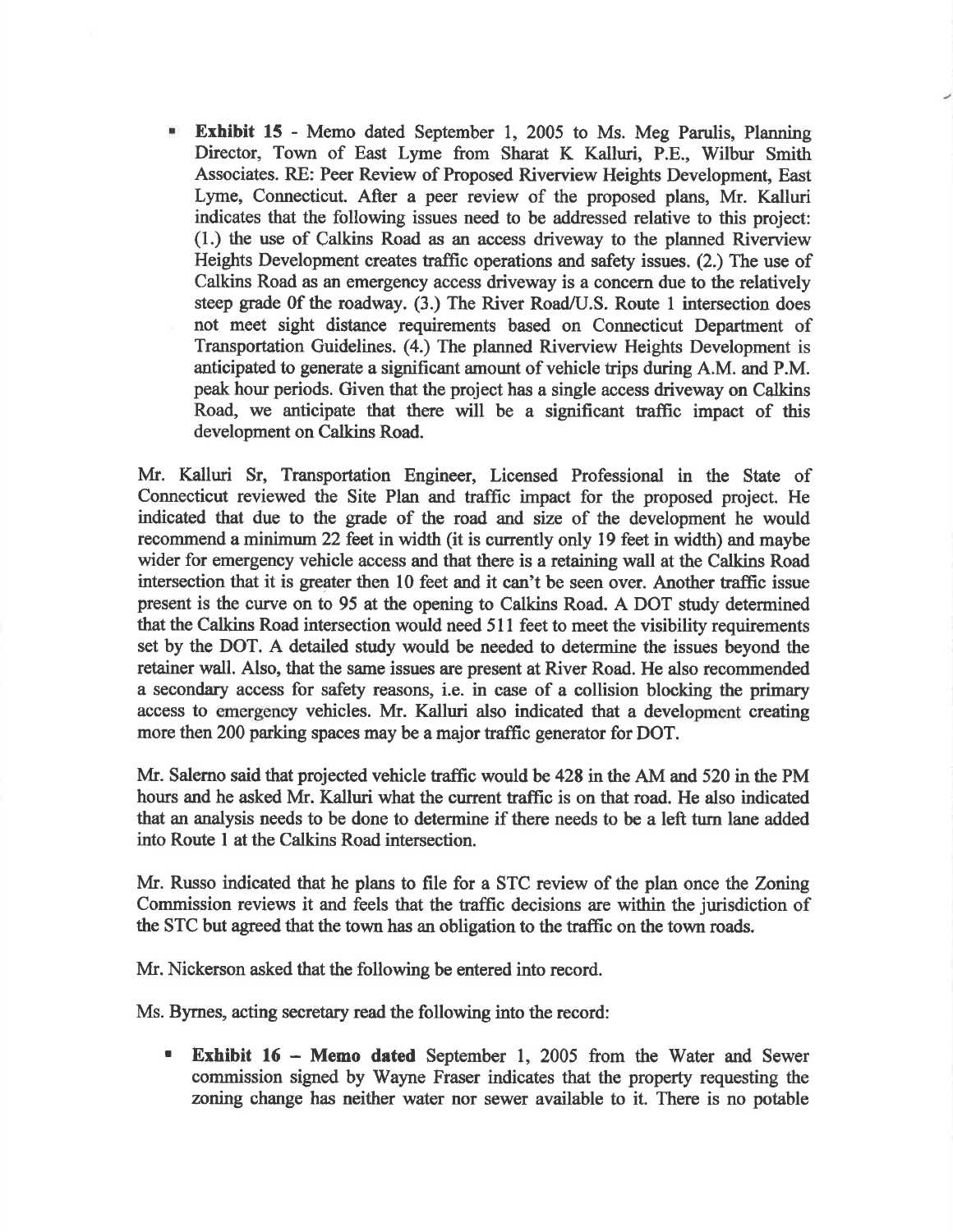water infrastructure available to supply the site. The amount of sewer flows potentially generated by the complete build-out of this currently unavailable due to capacity limitations of the existing sewer system.

- **Exhibit 16A** State of CT Department of Environmental Protection Bureau of Water Management Letter dated October 17,2000
- **Exhibit 16B** East Lyme Water Department Well Production Data August 2005
- **Exhibit 16C** Fuss & O'Neill letter dated August 31, 2005, Sewer Service District Boundary Comparison, Oswegathie Hills Area- East Lyme, CT
- **Exhibit 16D** East Lyme Water and Sewer Commission March 23, 1999 Suggested Agenda, with attached Minutes
- **Exhibit 17** Sewer Service District Boundary Comparison Date 8/31/2005

Mr. Giannattasio referenced the Sewer Shed Map approved in 2003 and pointed out that the map conclusively indicates that there is no usable sewer shed area in the proposed building site. The proposed site area is designated as a sewer avoidance area.

Mr. Russo stated that the GSI line does not follow the established Sewer Shed Guidelines. He also said that he does feels that the towns Sewer Shed line is not as accurate as the line they show in their Site Plan. Also, the Sewer Commission approved a sewer extension that would put a sewer line directly in front of the proposed properly.

Mr. Salerno stated that the Zoning Commission trusts and believes that the Sewer Commission's line on the Sewer Shed map is accurate and that the east side of the ridge is recommended against development. Sewer Shed does not expand to meet peoples need without an application to change the Sewer Shed. He also stated that New London can supply a limit of 50,000 gallons of water per day for the Golden Spur area but that formal arrangements for this have not been made.

Mr. Nickerson asked if there were any closing comments.

Mr. Russo said that he still feels that their sewer shed line is more accurate and even if he did agree with the toums rendition of the Sewer Shed line, the majority of their units still fall within that line. He indicated that they would pay for that connection to the Waterford line.

Mr. Nickerson asked that the proposed Text Amendments to the affordable Section 32 Affordable Housing District adopted on August 15, 2003 be read into record by Ms. Byrnes, acting secretary.

Ms. Bymes, acting secretary read the following into the record: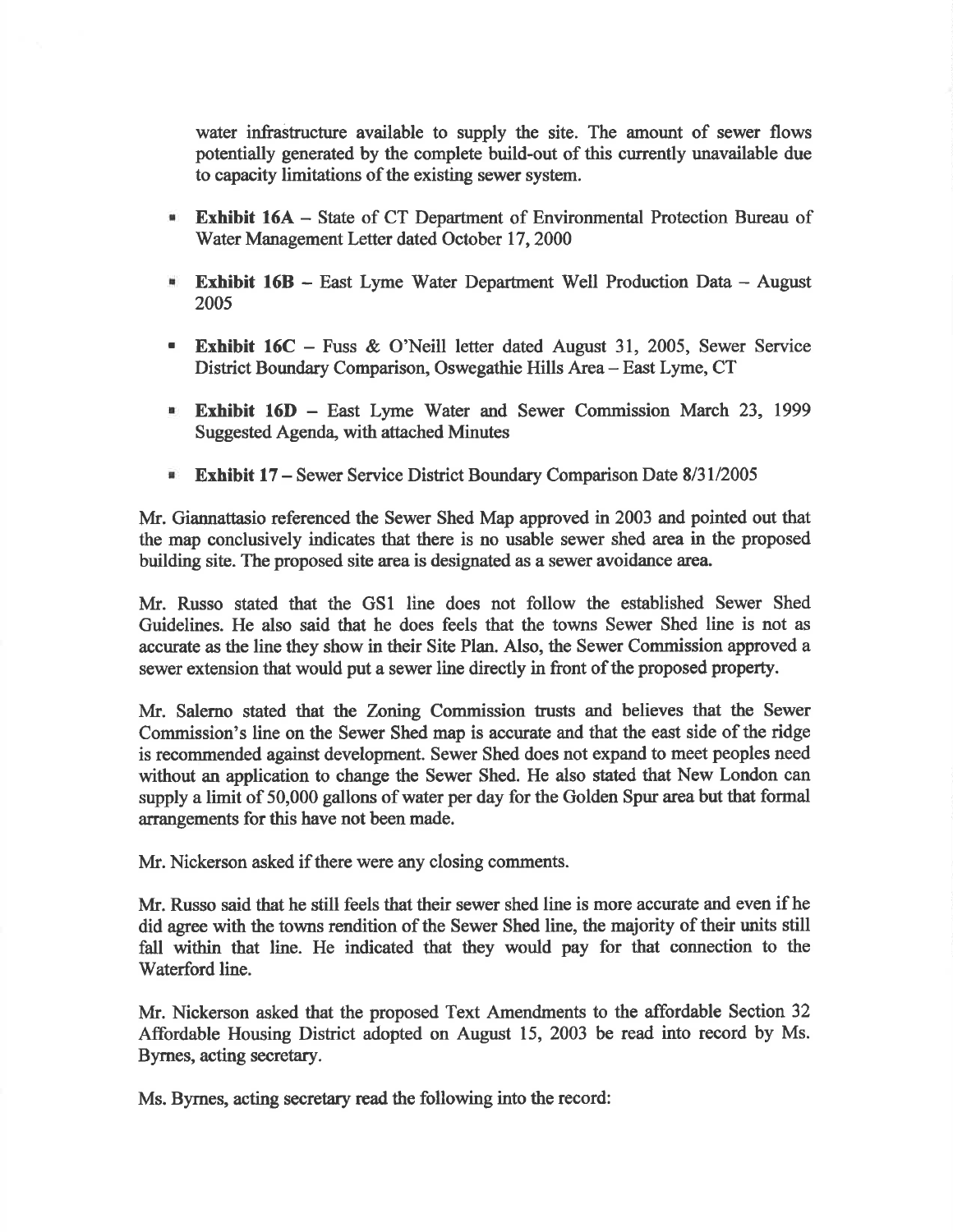**In** Comparison of Proposed Amendment to Existing AHD Regulations (Section 32: Affordable Housing District - Proposed Amendments as provided by Landmark Development Group, LLC as a part of the proposed Site Plan. Amendments proposed to the following sections, 32.1, 32.2. 32.3, 32.4.1, 32.4.3, 32.4.5, 32.4.6, 32.4.7,32.4.8, 32.4.11, 32.6,32.8,32.8.1, completely deleting sections 32.8.2, 32.8.3, 32.8.4, 32.8.5 adding sections 32.9.2, 32.9.3, 32.9.4 and changing section 32.8.6.

Paul Garretty, Representing the Friends of the Oswegathie Nature Preserve and Savor of Save the Hills Inc brought two signed and verified petitions in accordance with section 22A-19 seeking intervener status. He raised the following environmental concerns: (a) in addressing the zone change, the applicant has not submitted any evidence that the proposed changes conform to the over all plan that was set forth in the original zoning plan. Applicant has not demonstrated that they can connect to the sewer system. Application is asking that section  $32.8.1$  be deleted because they can not satisfy those requirements. The Zone change is inconsistent with the plan of development for this town. (b) The zone change would take away the ability of the commission to review each site individually. The regulations are designed to allow the commission to retain control and allow the commission to maintain contol to protect the rights of the public as well as the applicant.

Mr. Nickerson entered the following into record:

- **Exhibit 18** Verified petition for intervention pursuant to general statutes 22A-19. Undersigned by Charles Fred Grimsy, President of Save the River
- Exhibit 19 Verified petition for intervention pursuant to general statutes 22A-19. Undersigned by Margeret Shoot Friends of the Oswegathie

Michael Dunn, Vice President of the Friends of the Oswegathie Nature Preserve, 7 Plant Dr, Waterford, Connecticut, asked to read a letter into record.

**Exhibit 20** - Memo dated September 1, 2005 from Michael Dunn, Vice President Friends of the Oswegathie Nature Preserve lnc., stated that it did not make sense before to put 350 units on this piece of land, nor does it make sense now to put 840 units on a portion of that land.

Mr. Carl Stann, 5 Saunders Dr, Niantic CT, asked to read a personal letter to the commission into record.

**Exhibit 21 - Memo from Carl Stann, 5 Saunders Dr, Niantic CT. Memo outlines** environmental and taffic effects of the proposed development. He states that in the deed that was issued when Landmark LLC. purchased the 200 acres that they wish to develop, they agreed to follow all existing regulations of the Town of East Lyme, not to change those regulations to suit their need and that developing the hills will result in millions of gallons of polluted water run off when it rains.